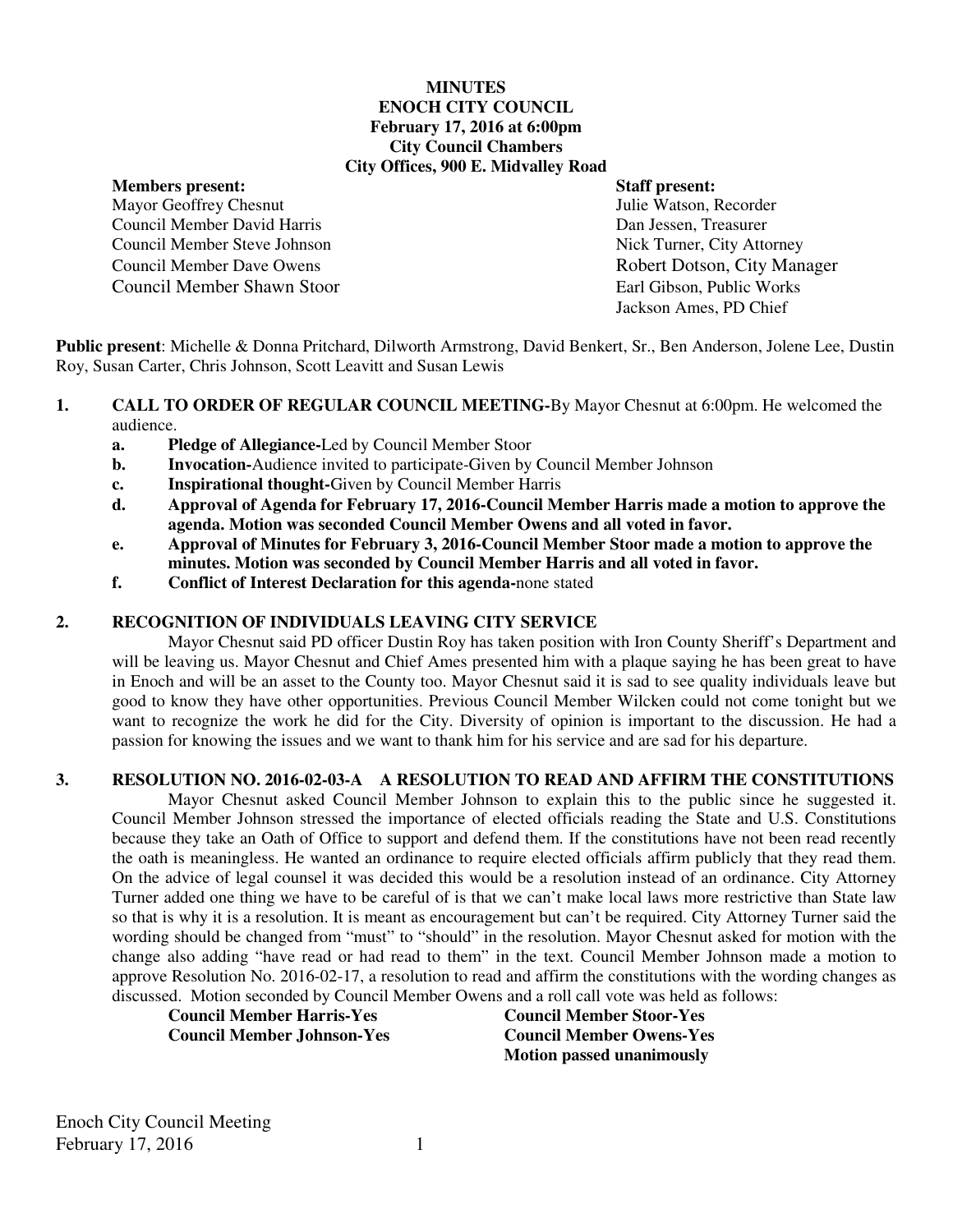#### **4. RESOLUTION NO. 2016-02-17-B A RESOLUTION DESIGNATING AUTHORITY AND GIVING PERMISSION TO THE MAYOR , CITY MANAGER, AND POLICE CHIEF TO MAKE GENERAL POLICY CHANGES TO THE CITY'S POLICIES AND PROCEDURES MANUALS AND POLICE DEPARTMENT POLICY MANUAL**

Mayor Chesnut asked Chief Ames to give a summary of the purpose of this proposal. Chief Ames said in talking with Mayor Chesnut and City Manager Dotson they discussed policy and thought it would be beneficial under some circumstances for the three of them to be able to modify some internal policies as administrators. Currently it is necessary to bring every little change to the City Council. In regard to the PD manual the laws change and are updated on the federal and state level and that impacts our policies. Also case law often becomes best practices for departments and policy needs to be amended. It is in interest of the City for administrators to make these kinds of changes and keep policies up do date. This would not involve anything that would affect the budget. That type of thing would always come to the City Council. Most policies are day-to-day operations that they oversee as administrators and this will streamline their ability to get the job done. Council Member Harris confirmed this is only for the PD and administrative things. City Manager Dotson said we find challenges within our policies and historically we have had to bring all this to the City Council no matter how minor. That is burdensome when we need to change a policy. He cited the recent example of the issue with SS#'s on the utility application. That was based on nothing in any Enoch ordinance and we changed it after discussion with staff regarding best practices. Little things come up that we need to change quickly and it would only be things that will not affect budget or ordinances.

There was brief discussion of the 600+ page PD policy manual and changes to that come as monthly updates to Chief Ames. As it stands now every change would have to be brought to the City Council. If there is no bearing on the budget or laws, staff should be able to make these changes for efficiency. Mayor Chesnut would always be involved. City Attorney Turner said if this involves written policy the City is held to a standard and legal counsel should review it too adding City Manager Dotson is good about doing that already. City Attorney Turner said if there are not to be any budget or ordinance changes that should be clearly stated in the resolution.

Council Member Johnson said he read the PD policy manual and if they have to go through the governing body that is fine. American government is supposed to be slow. Council Member Johnson said he would like to leave it as it is now. Council Member Owens said it is not the Council's problem to fix policy when they don't even understand how it works day to day. The Mayor Chesnut will oversee that part. The City Council defers to authorities who often know better and things could be simplified. Council Member Harris suggested the Council get a report on any changes made. That keeps it transparent but we have fluidity. If they see issues they can bring it as an agenda item for oversite quickly if the City Council is not in favor. Changes would be made by staff knowing it will be brought to their attention and also the City Attorney is in on it too.

There was more discussion of the process with Council Member Johnson maintaining the current approval method is best. Council Member Harris said he agrees if it was ordinance or budget related but not for the minutia of day-to-day office workings. City Attorney Turner suggested this be reworded to cover that changes would not involve ordinance or budget issues and we will delineate more what can be changed. Council Member Harris said two or more people would approve the changes and Mayor Chesnut would be involved. City Attorney Turner said it is common to allow staff to have the decision making for general policy changes for things they are assigned to do. Council Member Harris agreed said you have to empower employees to make decisions. This helps them do their jobs. City Attorney Turner said he respects Council Member Johnson's views on this but considers it too burdensome especially for the PD. It could create liability if policies and procedures are not updated in a timely manner. He confirmed that on case law the PD can be sued based on that so it is advisable.

After more discussion it was decided the wording would be adjusted to further define what could be changed in policy matters. Also define that this would be done by two or more people so no one person is making changes. It will also be defined that this would not involve budgetary matters or ordinances.

**Council Member Harris made a motion to table Resolution No. 2015-02-17-B for rewriting for the first meeting in March. Motion was seconded by Council Member Johnson and all voted in favor.** 

#### **5. PLANNING COMMISSION RECOMMENDATION REGARDING CONDITIONAL USE PERMIT FOR A RESIDENTIAL UNIT IN A COMMERCIAL ZONE-Ben Anderson**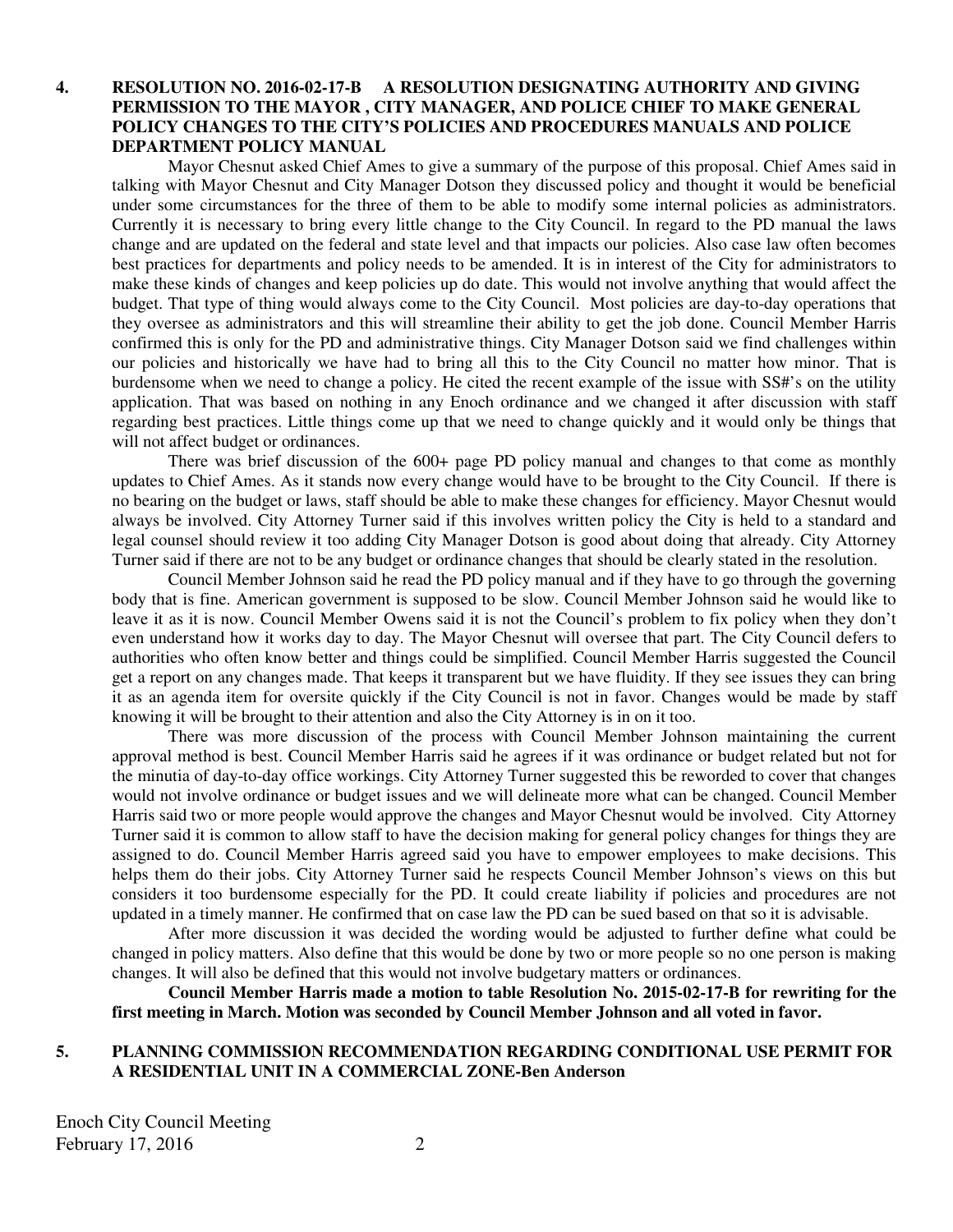Mayor Chesnut invited Ben Anderson to come up for questions asking him to tell them what he wants to do. Ben said he wanted to get a conditional use permit to build a studio apartment on his property by his workshop which is in a commercial zone. It was noted a residence is not a permitted use in that zone thereby requiring the conditional use permit. He said he brought this application to the Planning Commission and per the noticing requirements the adjacent property owners were notified with no response received back by the City Recorder. He said the Planning Commission had concerns that if he was given that permit it would allow him to do any type of building(s) on the lot. They sent an unfavorable recommendation to the City Council rather than approving the conditional use permit with restrictions or conditions. He said he is willing to have conditions and is willing to have any restrictions the City Council wants to set. He said he would like to build the studio apartment to bring in some income to defray costs from his shop.

Council Member Johnson said if no neighbors have any issues he should be allowed the requested use of his property. Council Member Owens asked if the conditional use permit is for the life of the home or attached to the land. City Manager Dotson said it stays with the land. City Attorney Turner added because it is a not a permitted use in this zone but is a conditional use, Utah law states as long as you can place conditions to satisfy the City you should do so and issue the permit.It is generally up to the Planning Commission to recommend the conditions but they did not in this case. Those conditions can limit many things to keep the requested use in line with the commercial zone. Council Member Owens said his concern is we are talking about adding a residential unit into a commercially zoned property. Why have zoning laws if anything is allowed?

 Council Member Harris said the risk is all with the applicant. He understands that risk so there is less concern than if this were a commercial business in a residential zone where we are protecting the other residents. Ben said this unit will be only 500 sf and the tenant will be informed when renting that this is a commercial zone. There was brief discussion of other conditions and requirements that would be covered at the time the building permit is issued. It was noted a solid block wall is required between zones and Mr. Anderson has indicated he intends to install a vinyl fence so that will be dealt with also.

City Attorney Turner read State law on conditional uses 10-9a-507 saying "the use shall be approved if reasonable conditions are proposed or can be imposed to mitigate detrimental effect of use". He said the City Council's discretion is can we place the conditions so that this use does not negatively affect the commercial zone. If so, you must approve the permit adding conditions have to reasonable in a limited fashion so as not to infringe on the owner's ability to use the property. What are the most reasonable and limited conditions to resolve the concerns?

Council Member Harris said he likes to let people do what they want with their land. If we restrict this to a small apartment and it is connected to the shop for utilities he is fine with approving it. After more discussion the Council Members concurred that the condition of limiting this application to one studio apartment would make this acceptable. The Planning Commission had expressed concerns about setting a precedent however Council Member Harris Council said he does not share that concern adding all situations are different. We don't have to approve this use in other places. Mayor Chesnut recapped to say the property owner bears all the risk and the Council can deny, approve or approve with conditions.

 **Council Member Harris made a motion to approve the conditional use permit for Ben Anderson with the condition that the structure is only a 20'x25' structure as presented. Motion was seconded by Council Member Johnson.** 

 City Manager Dotson suggested the addition to the motion that this goes with the land and not Ben Anderson. **Council Member Harris amended the motion to say the land has the condition of allowing the structure to be only a 20'x25" structure as presented. Council Member Johnson seconded the amended motion and all voted in favor.** 

#### **6. 2016-02-17 AN ORDINANCE AMENDING THE ENOCH CITY CODE OF REVISED ORDINANCES, CHAPTER 13-242 AND 13-243 REGARDING DOG LICENSING**

Mayor Chesnut asked Chief Ames to explain this. Chief Ames said we needed to find a more efficient way to administer the dog license ordinance. The current standard is dogs are licensed once per year in March regardless of when you get the dog. People are required to license dogs because of State law that says dogs have to have rabies vaccinations. This is a mechanism to track that vaccination. In this change to ordinance we are facilitating having the dog license expire when the rabies certificate expires. This would allow the resident to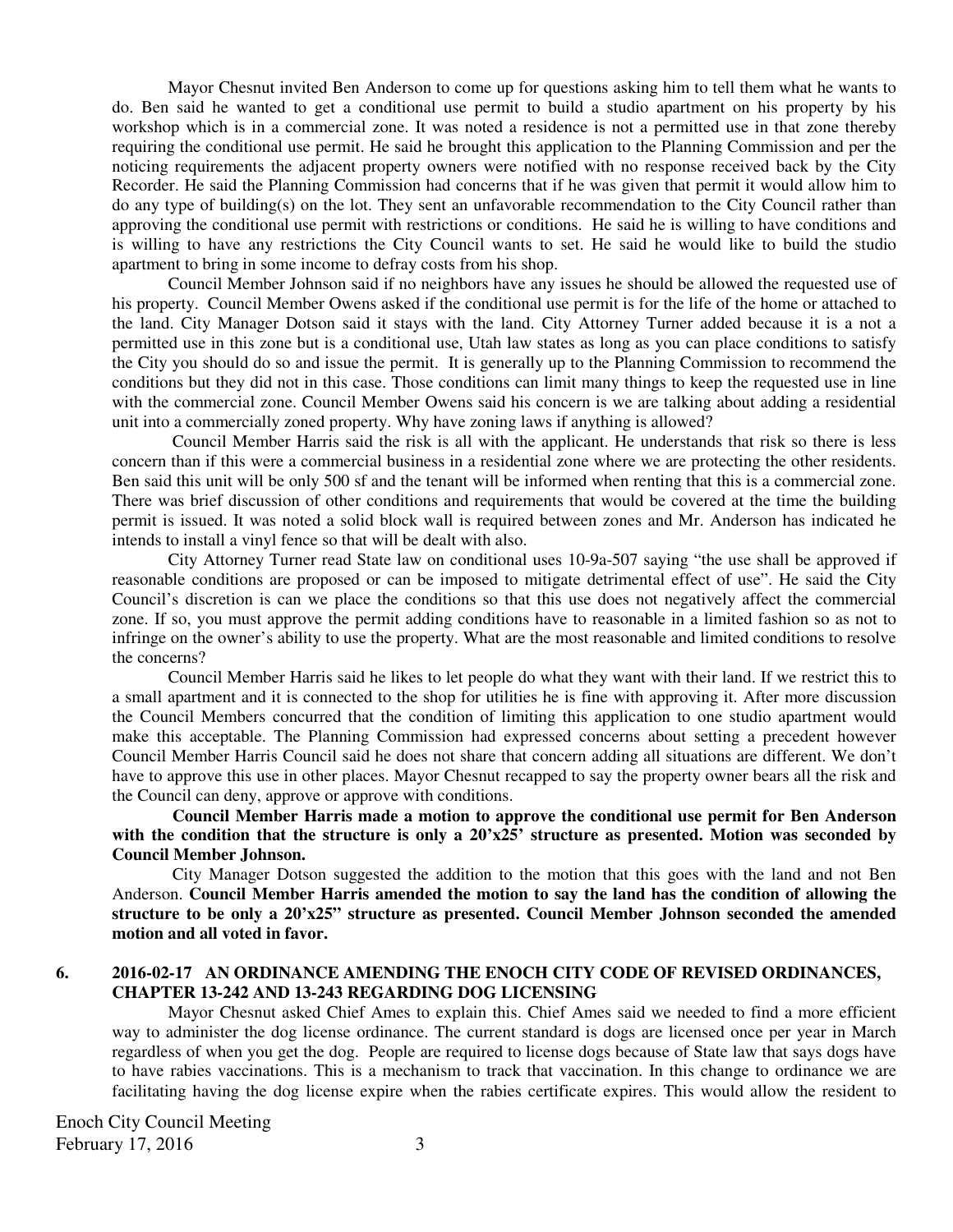purchase a one-year license or a three-year license if they wanted the convenience of that option. This makes more sense then having all dog licenses expire on March 31<sup>st</sup> of each year. We did purchase a machine to make our own dog tags and we will put the expiration date, license number and owner information on the tag. Chief Ames noted there are a few other changes to the ordinance to some terminology. The basic idea here is that typically a rabies license is good for three years so we want to offer a three year license for \$10 per year. We are streamlining this for residents too.

There was more discussion of why we are required to license dogs and what the fees we charge go to cover. It was noted this is not a revenue enhancing item and only covers the City's costs to administer the requirement. Chris Johnson, Animal Control Officer, said rabies is always fatal. We are proactive in keeping it out of the human population. Rabies is active in AZ and can easily encroach into Utah. She addressed why we charge more for dogs that are not spayed/neutered saying that intact males are responsible for most dog bites. We encourage people to spay and neuter which is the responsible thing to do with pet over-population. It keeps them out of the shelters and "kill" facilities noting Enoch has worked very hard to become a "no-kill" facility.

 After more discussion it was clarified that a nominal fee is required to cover City costs. Mayor Chesnut argued his dogs never go outside so he should not have to pay. Chief Ames said Mayor Chesnut is the exception and not the rule. Most people don't come in willingly and do not license their dogs. Chris said we also have an interest in returning lost dogs to their owners. With our new tag system that will be much easier. We are changing our current ordinance to administer license requirements. Mayor Chesnut asked for a motion.

**Council Member Harris made a motion to approve Ordinance No. 2016-02-17, an ordinance amending the Enoch City Code of Revised Ordinances, Chapter 13-242 and 13-243 regarding dog licensing. Motion was seconded by Council Member Owens and a roll call vote was held as follows:** 

**Council Member Harris-Yes Council Member Stoor-Yes Council Member Johnson-Yes Council Member Owens-Yes Motion passed unanimously** 

#### **7. 2016-02-17-C A RESOLUTION TO AMEND THE FEE SCHEDULE REGARDING DOG LICENSING**

Mayor Chesnut said this is to amend the fee schedule to be in line with the change to the ordinance. Chief Ames said we charge \$10 per year for spayed/neutered dogs and \$35 for non-spayed/neutered animals. We are changing this to one dollar per month and three dollars to month for prorating to allow the license to have the same expiration date as the rabies vaccination. Council Member Harris said this is not a revenue generating issue. It takes City resources to do this adding this is a nominal charge and also costs go up every year. Chief Ames agreed we are covering costs to the City and making it more convenient for the residents. This fee has never been raised and is not being raised now. It is just restructured and will be facilitated with our own tag making machine. There was a brief discussion of other policies regarding impounded dogs. **Mayor Chesnut asked for motion. Council Member Harris made motion to adopt Resolution No. 2016092017-C, a resolution to amend the fee schedule regarding dog licensing. The motion was seconded by Council Member Stoor and a roll call vote was held as follows:** 

**Council Member Harris-Yes Council Member Stoor-Yes Council Member Johnson-Yes Council Member Owens-Yes** 

 **Motion passed unanimously** 

#### **8. DISCUSS SNOW PLOWING POLICY AND RESIDENT PETITION TO CEASE PLOWING**

Mayor Chesnut asked if any residents of this street are present and they were not. City Manager Dotson said we did not plow their road in the last storm because of their petition telling us not to plow. Two residents who did not sign petition complained. After discussion with the PD and the City Council it was decided it is not a good idea to suspend plowing at their request because emergency vehicles may not be able to get in. City Attorney Turner concurred it is liability. We will let them know their petition was read and considered but this is a public safety issue. Mayor Chesnut said when someone dies because EMS can't get in they would sue us. City Attorney Turner concurred there are a host of liability issues and it is our City property to maintain. No action was needed or taken.

# **9. DISCUSS AND TAKE ACTION REGARDING ENOCH 50TH ANNIVERSARY CELEBRATION**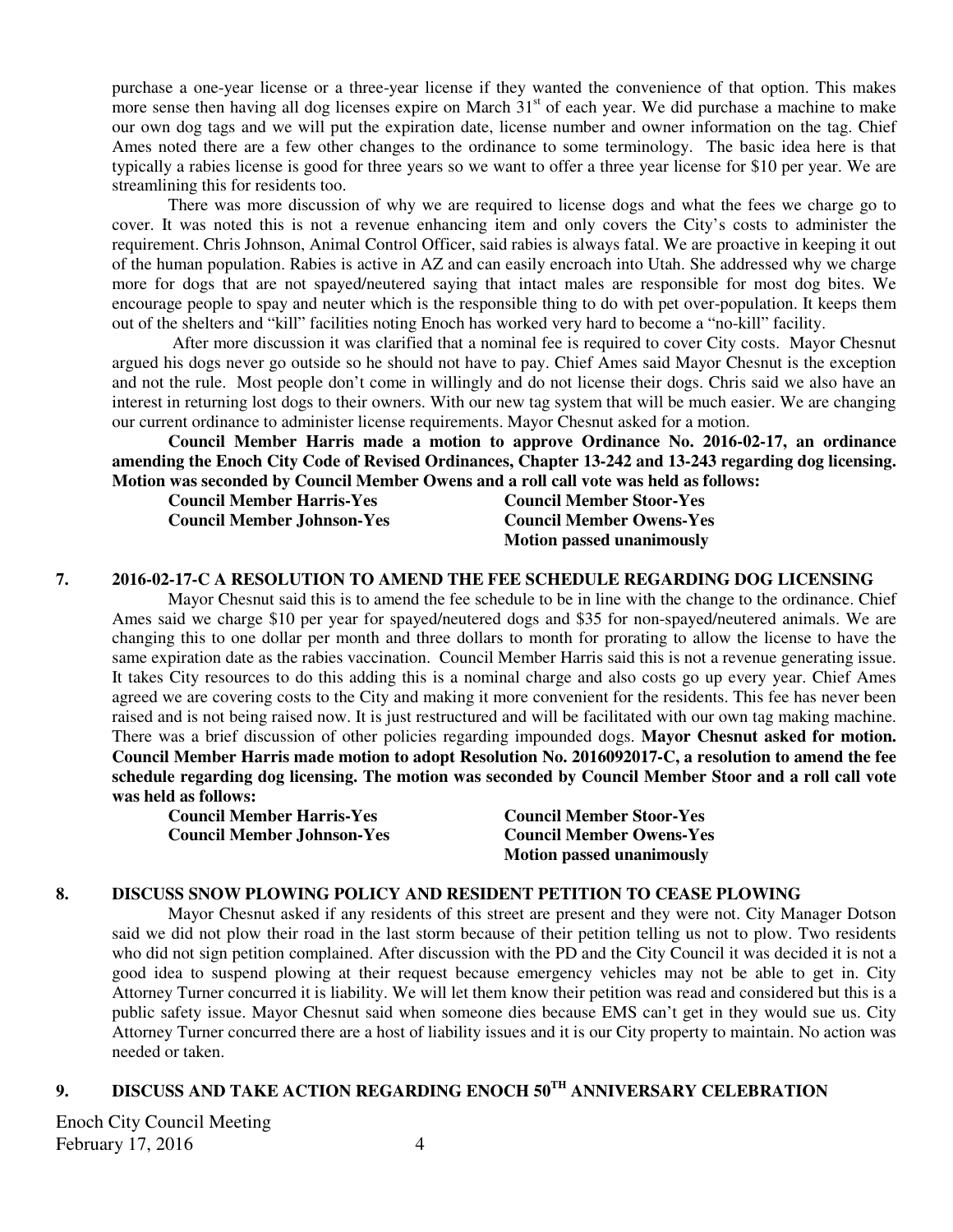Mayor Chesnut said this year is the 50<sup>th</sup> year of the incorporation of Enoch City. He asked if the Council has any thoughts regarding activities for a recognition or celebration to note this event. City Manager Dotson said this occurred in January 1966. Council Member Owens said he is over the July  $4<sup>th</sup>$  activities and could do something for this in conjunction. Also Iron Days in the fall are coming up and it could be acknowledged with that event. Mayor Chesnut said in his discussion with JD Price there are volunteers coming out to help. The City will provide the leadership but not necessarily finances. We are proud of our City and want to celebrate it. Council Member Owens said he would talk to JD more about this in EDC meeting tomorrow. Council Member Stoor said 50 years is a one-time event we should recognize our roots with some sort of party. He said he would like to know more about Enoch heritage and history. Julie gave some history of our paltry archive in the office saying she had thought about writing letters to ask older long-time residents for pictures we could have or copy. City Manager Dotson told about the website that has the history. City Manager Dotson said Iron Days has a specific goal in mind. The 50<sup>th</sup> anniversary is a one-time deal and we should keep it separate. Council Member Harris said finding time that does not conflict with busy summer schedules is a challenge. Combining it with a community event already planned helps with that and with the volunteer effort too as opposed to doing separate events. Both the  $4<sup>th</sup>$  and Iron Days could use the theme of the  $50<sup>th</sup>$  anniversary.

Council Member Johnson said as the Council knows he has discussed the proper role of government and that is not to entertain people. He read some quotes regarding that saying the City should not lead this. The people should do it themselves. Council Member Owens said volunteers are more productive historically when they have leadership. People look to elected officials to be leaders. If the City leads there is more accountability and a sense of identity for Enoch. Council Member Harris said we are all residents and in our position as leaders we can also approach plans as residents and not officials. Council Member Owens said that we decide the role of government. Mayor Chesnut said he will coordinate with the EDC and Council Member Owens and when there is something to report we will bring this back on an agenda for discuss and action if any is required.

### **10. PUBLIC COMMENTS**

David Benkert Sr. said he welcomes Mayor Chesnut back from out of town. Talking about 50<sup>th</sup> anniversary of the founding of Enoch he suggested we go to the founders and get their ideas. Referring to the resolution to make policy changes he said he thinks that would undermine the authority of the City Council who represents all of the citizens of Enoch. He does not like anyone to have carte blanche to change things without running it by City Council. He added Mayor Chesnut is elected City Manager Dotson is not. He asked where the minutes are located saying he could not find them on the website. He thanked the City Council saying he appreciates them. Donna Pritchard said she listened to the recording of the last meeting on the website and had no trouble finding it.

#### **11. CORRESPONDENCE-**none

#### **12. COUNCIL/STAFF REPORTS**

Chief Ames said he wanted to remind the City Council about the pilot program the Enoch PD has participated in regarding the lethality protocols in domestic violence situations. He explained this is geared towards educating officers in determining danger and being able to tell victims about resources available to them. There has been good success with that and it will be implemented county wide soon. He noted there are many domestic violence incidents here. He said he was down south at the multi-gun championship saying Officer Jeremy Dunn has been instrumental in spearheading and organizing this event and it is the second largest of its kind in the nation. There is a perception that are all PD officers are crack shots but that is not so. There is growing interest in improving marksmanship in the ranks. He said he would like to make the Council aware the PD will be short staffed in the near future. He received Shawn Higgins and Mike Berg's resignations and their last day is February 26<sup>th</sup>. We have posted the full time positions and we are receiving applications. Other agencies will help with coverage until we hire replacements.

Dan Jessen said as a follow up to Chief Ames comments, the next couple of months will throw the PD salaries in the budget into chaos because we have to pay out vacation time and that shows as a liability on the books. There will also be extra overtime needed and we will be paying other agency's officers for shifts to cover the City.

City Manager Dotson reported we have talked about the pending groundwater management plan being developed for this area. In meeting with Conservancy District we reviewed the priority dates of water rights because some